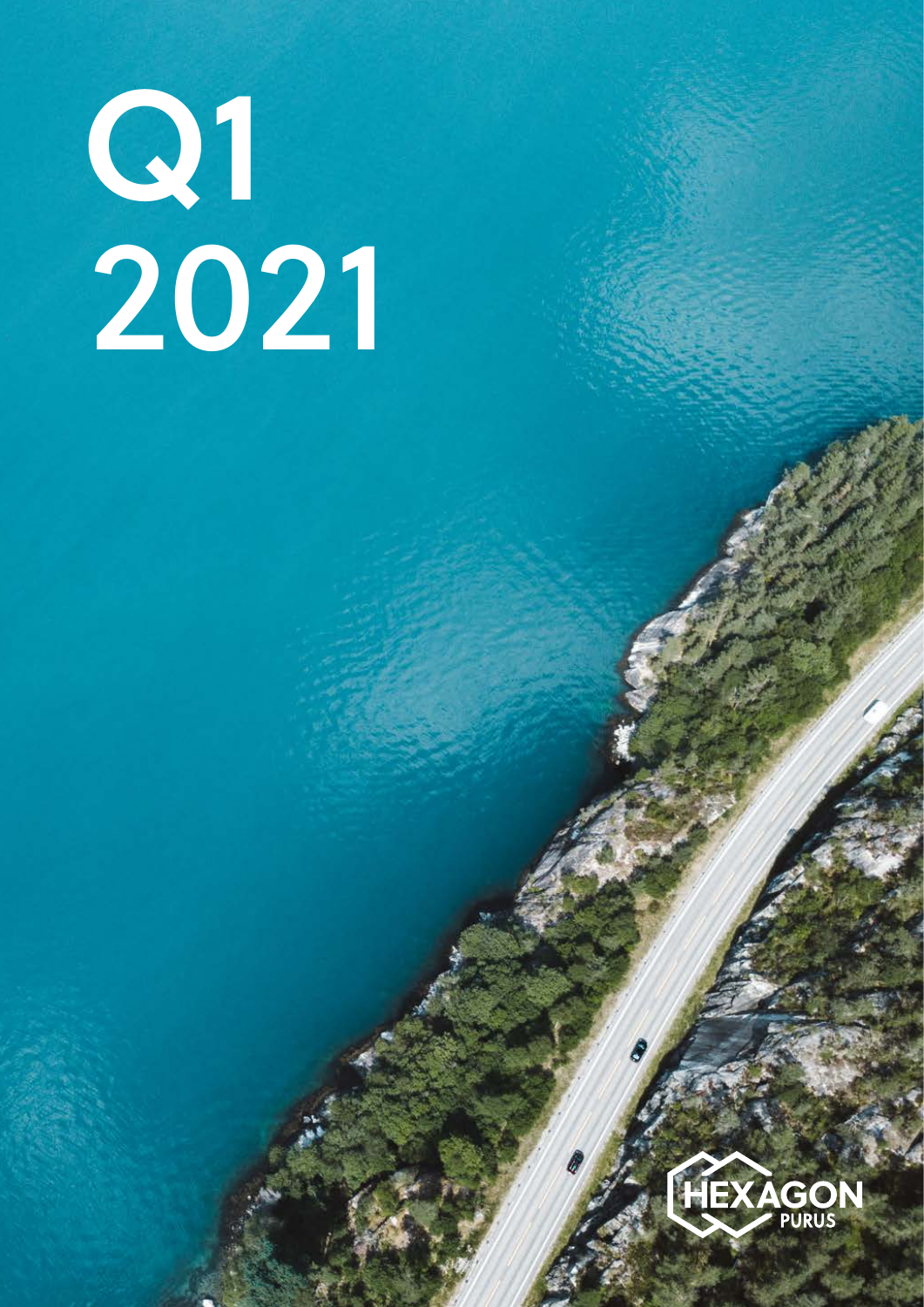## **First quarter 2021 report**

| <b>GROUP RESULTS 1)</b>                           | Q1 2021      | Q1 2020 | <b>Percent</b><br>change | 31.12.2020 |
|---------------------------------------------------|--------------|---------|--------------------------|------------|
| (NOK million)                                     |              |         |                          |            |
|                                                   |              |         |                          |            |
|                                                   |              |         |                          |            |
| Revenue                                           | 57           | 48      | 19 %                     | 180        |
| Operating profit before depreciation (EBITDA)     | $-62$        | $-43$   | $-43%$                   | $-141$     |
| Operating profit (EBIT)                           | $-70$        | $-49$   | $-43%$                   | $-168$     |
| Profit before tax                                 | $-104$       | -66     | $-57$ %                  | $-273$     |
| Profit after tax (before discontinued operations) | $-105$       | $-60$   | $-74%$                   | $-308$     |
| Profit from discontinued operations, after tax    | $\mathbf{1}$ | $-9$    | $106 \%$                 | $-35$      |
| Profit for the period                             | $-104$       | -69     | $-51 \%$                 | $-343$     |

1) The income statement represents Purus/e-mobility as continuing operations for all periods

All subsequent numbers in parentheses refer to comparative figures for the same period last year. All figures in NOK are rounded to the nearest million. All percentages are rounded to the nearest one percent.

Unless otherwise stated, the income statements for the periods in 2021 and 2020 and the balance sheet as of March 31, 2021 and December 31, 2020 presented in this document relate to Hexagon Purus' e-mobility business. The results of Hexagon Purus' CNG LDV business (primarily light duty vehicles) are reported as discontinued operations following the successful spin-off of Hexagon Purus from the Hexagon Composites ASA group and the intended transfer of Hexagon Purus' CNG LDV business to new entities underthe ownership of Hexagon Composites ASA outside Purus.

In the first quarter of 2021, Hexagon Purus Group ("the Company") generated NOK 57 (48) million in revenue and recorded operating profit before depreciation (EBITDA) of NOK -62 (-43) million. Revenue growth was driven by increased activity in hydrogen distribution applications as well as aerospace with slightly lower revenue contribution from heavy duty vehicle applications due to the completion of a battery electric (BEV) truck demonstration program in Q1 2020.

Continued investments in personnel and infrastructure to support and accelerate Hexagon Purus' future growth drive negative profitability.

Hexagon Purus recorded a net loss after tax (before profit from discontinued operations) of NOK -105 (-60) million in the first quarter of 2021. Net financial items were NOK -33 (-17) million mainly driven by foreign exchange fluctuation effects. Tax items were NOK 0 (-6) million.

At quarter-end, the balance sheet amounted to NOK 2,061 (1,136) million and the Group's equity ratio was 74%. The year-over-year increase in equity was driven primarily by a NOK 750 million (gross) capital raise completed in conjunction with the listing of the Company on Euronext Growth Oslo as well as the conversion to equity of intercompany debt of NOK 1 340 million between Hexagon Purus and Hexagon Composites in the fourth quarter of 2020.

Six confirmed cases of COVID-19 infection were reported among Hexagon Purus personnel in the first quarter of 2021, all of whom have recovered or are recovering. All production facilities have remained open and only marginally affected during the quarter. For more detail on the Company's risks, responses,impacts and resilience in relation to the COVID-19 pandemic, please refer to the Outlook section of this report.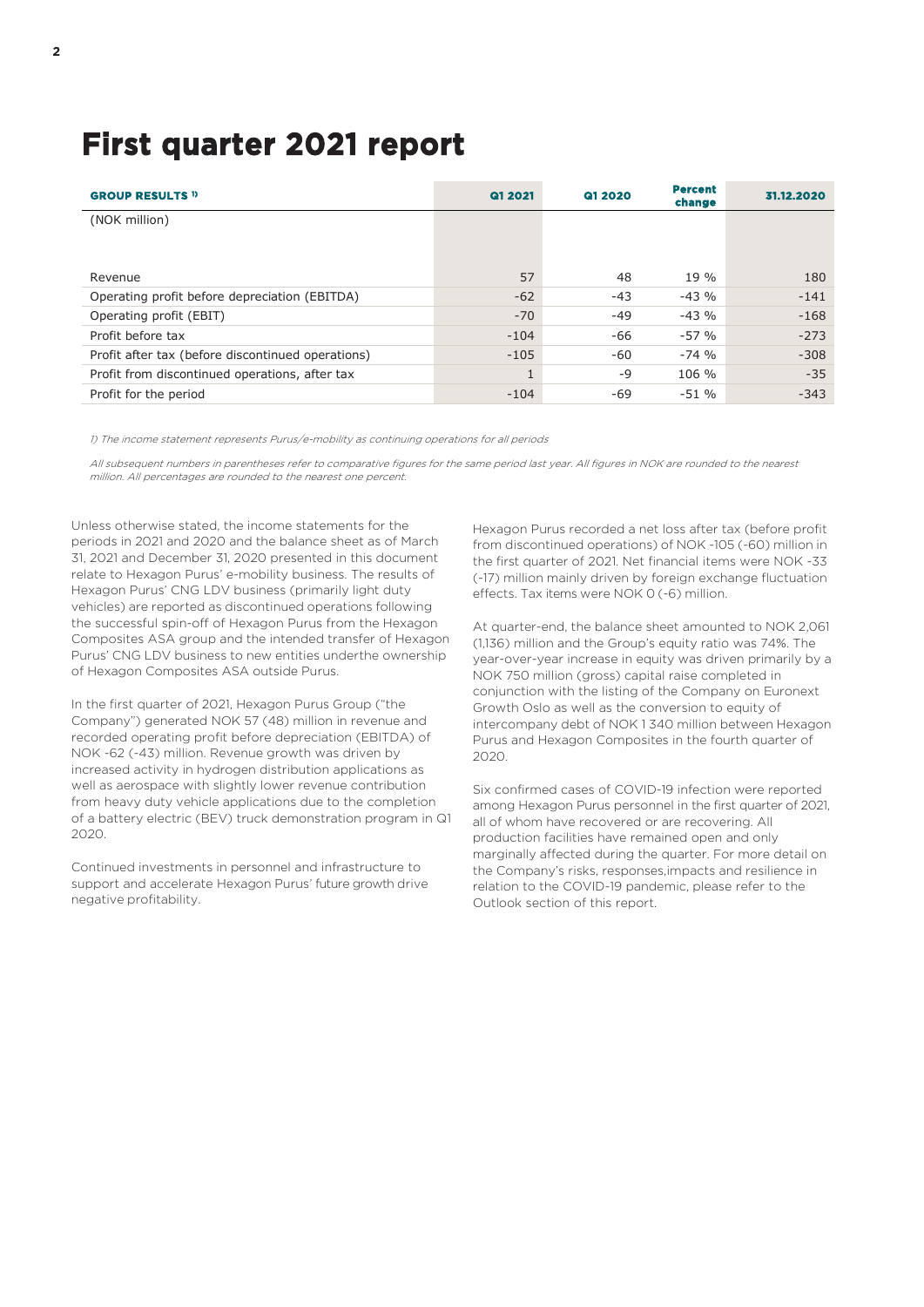#### **Key developments**

- Signed joint venture agreements with CIMC Enric in March 2021 to enter China which is expected to be the world's largest zero emission hydrogen vehicle and distribution market
- Signed a multi-year agreement (as part of a broader agreement together with Hexagon Agility encompassing CNG solutions) to supply hydrogen distribution modules to Certarus. Under the agreement, Hexagon Purus received an initial order for SMARTSTORE® hydrogen distribution modules with an estimated value of USD 3.2 million
- Hexagon Purus received multiple orders for several leading European gas distributors for X-STORE 300 bar cylinders and for its new X-STORE 381 bar version with a total estimated value of EUR 1.9 million. These cylinders will be used for transportation of hydrogen for industrial and mobility purposes
- New Flyer, North America's largest mass mobility solutions provider, placed an order with Hexagon Purus for the supply of high-pressure hydrogen tanks for their zero-emission Xcelsior CHARGE H2™ hydrogen fuel cell electric transit buses. The contract value is approximately NOK 7.7 million and deliveries commenced in Q1 2021
- Selected by Talgo S.A., a leading manufacturer of intercity, standard and high-speed passenger trains, to deliver high pressure cylinders for its first prototype hydrogen train. The cylinders are expected to be delivered in the second half of 2021
- Selected to deliver a 700 bar hydrogen fuel storage system for a demonstration project to develop a fuel cell powered construction machine

#### **Key developments after balance sheet date**

- Hexagon Purus signed a long-term agreement with Nikola Corporation, a global leader in zero-emissions transportation and infrastructure solutions to develop and supply its high-performance type 4 hydrogen cylinders. The scope of the agreement is over a multiyear period with an estimated sales value in excess of EUR 200 million
- Hexagon Purus signed a contract with Wystrach GmbH, a leading systems provider for high pressure solutions, to supply Type 4, 300 bar pressure vessels at a value of approximately EUR 2.5 million. The cylinders are destined for industrial and mobility applications in France and Germany.
- There have been no other significant events after the balance sheet date that have not already been disclosed in this report.



**Revenue** NOK million

**EBITDA** NOK million

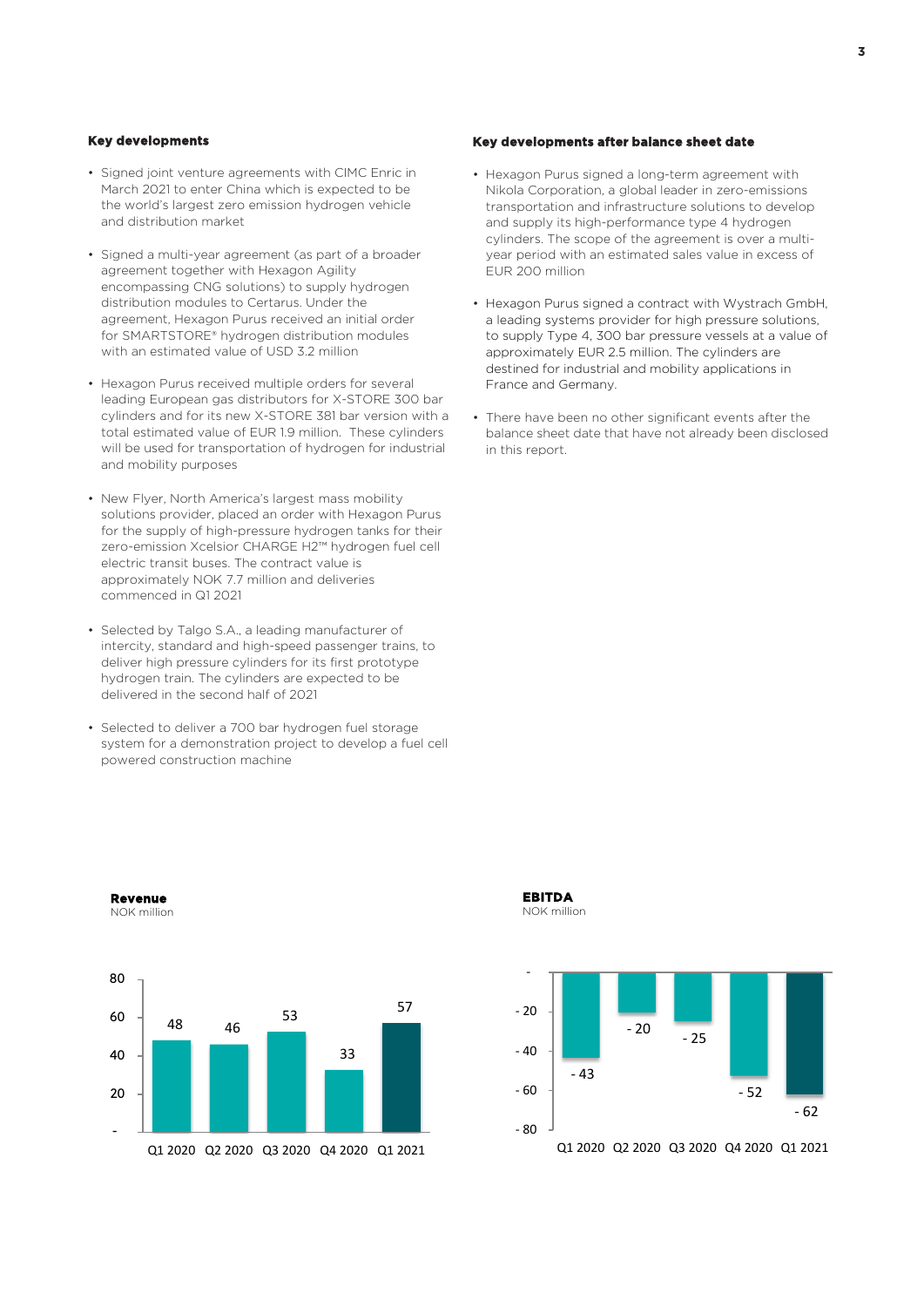#### **Outlook**

The momentum for zero emissions solutions powered by Hexagon Purus' product offering and capabilities continues to grow as evidenced by recent commercial success across a wide spectrum of applications with customers such as Certarus, New Flyer, Nikola, Talgo and large industrial gas companies.

Following the signing of the joint venture agreements with CIMC Enric to enter the Chinese and Southeast Asian markets, both parties continue to progress discussions and activities towards a successful close and joint venture formation in 2021. The Chinese market for Fuel Cell Electric Vehicles (FCEVs) is expected to grow to become the largest global market over the next decade and beyond.

Hexagon Purus is taking the steps needed to transition to a high volume manufacturer as it gears up for start of serial production for its Northeast Asian light duty vehicle OEM customer and Nikola over the near-to-medium term in addition to readying itself for expected market demand in North America, Europe and China across mobility applications. As such, continued investments in personnel, production capacity, product development and R&D will continue to impact profitability and cash flow for the foreseeable future.

Hexagon Purus expects to achieve more than 50% revenue growth year-over-year and EBITDA losses to widen in 2021.

Hexagon Purus is closely monitoring the COVID-19 situation and has prepared contingency plans at each site. The pandemic has made global supply chains more uncertain and has extended the lead times for certain components, including battery cells. The Company is not able to accurately predict the final outcome from COVID-19 related effects but will remain vigilant and committed to employing further counter measures to mitigate such effects, if required.

These forward-looking statements reflect current views about future events and are, by their nature, subject to significant risks and uncertainties because they relate to events and depend on circumstances that will occur in the future. For further information please refer to the section "Forward-Looking Statements" at the end of this report.

Oslo, 10 May 2021

The Board of Directors of Hexagon Purus ASA

. Into Lyon

Jon Erik Engeset Chairman of the Board

Nantha Kold Bakke

Martha Kold Bakkevig Board member

Morten Holum

President & CEO

Espen Gundersen Board member

Rick Rashilla Board member

Jamillo Uilla

Jannicke Hilland Board member

Karen Romer Board member

Knut Flakk Board member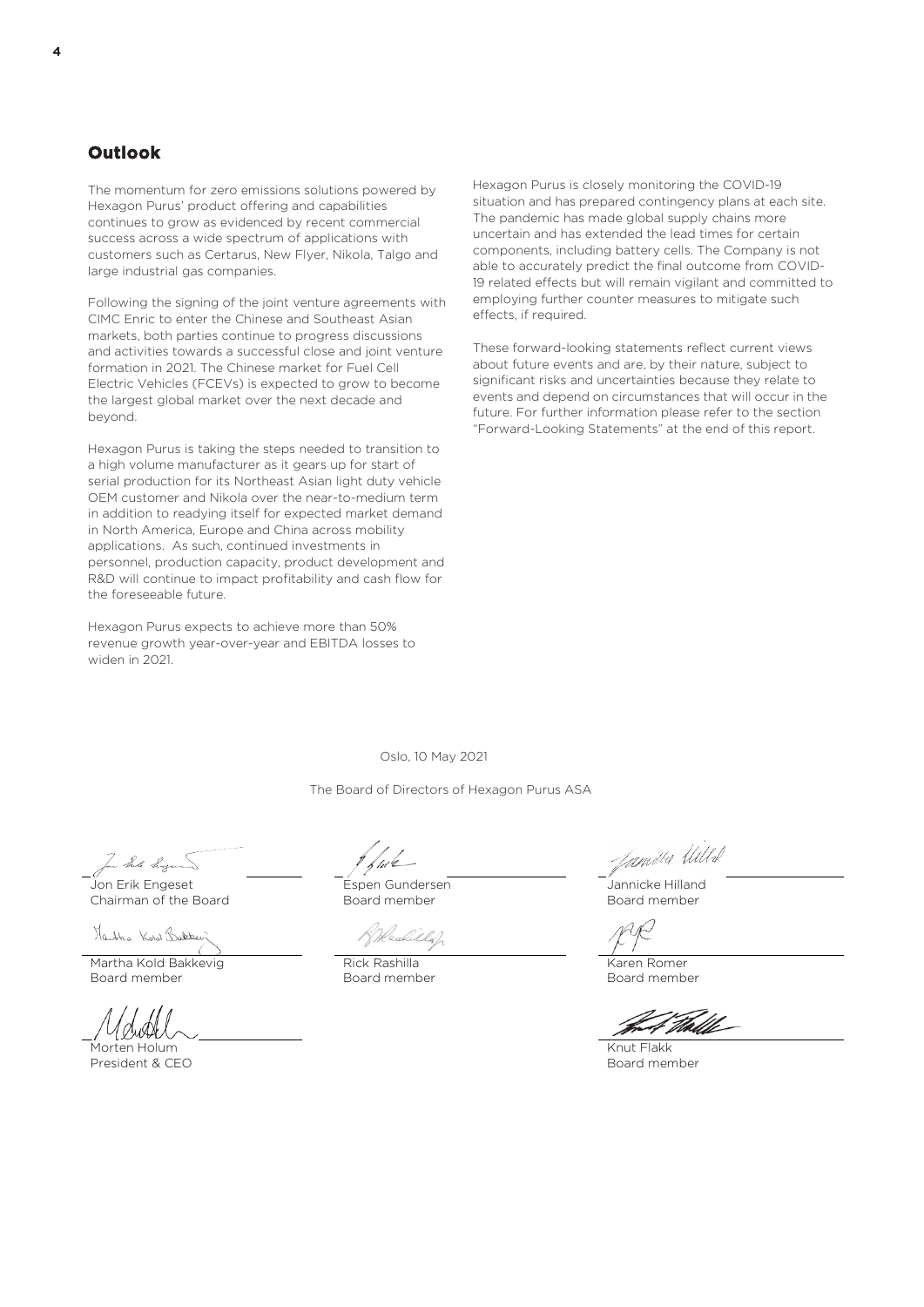# **Financial Statements Group**

| <b>INCOME STATEMENT</b>                                              | <b>Q1 2021</b> | <b>Q1 2020</b> | 31.12.2020 |
|----------------------------------------------------------------------|----------------|----------------|------------|
| (NOK 1 000)                                                          | Unaudited      | Unaudited      | Audited    |
|                                                                      |                |                |            |
| Continuing operations (Purus e-mobility)                             |                |                |            |
| Revenue from contracts with customers                                | 55 593         | 48 119         | 178 121    |
| Other operating income                                               | 1 7 1 6        | 149            | 1 6 9 3    |
| Total revenue                                                        | 57 309         | 48 269         | 179 814    |
|                                                                      |                |                |            |
| Cost of materials                                                    | 28 939         | 26 783         | 86 717     |
| Payroll and social security expenses                                 | 44 571         | 27 321         | 123 497    |
| Other operating expenses                                             | 45 786         | 37 436         | 110 322    |
| Total operating expenses before depreciation                         | 119 296        | 91 540         | 320 536    |
| Operating profit before depreciation (EBITDA)                        | $-61986$       | $-4322$        | $-140$ 722 |
| Depreciation and impairment                                          | 8 4 2 5        | 5953           | 26 906     |
| Operating profit (EBIT)                                              | $-70411$       | $-49225$       | $-167628$  |
|                                                                      |                |                |            |
| Profit/loss from investments in associates and joint<br>ventures     | $-702$         | $-436$         | $-1885$    |
| Finance income                                                       | 2 4 2 1        | 430            | 10 110     |
| Finance costs                                                        | $-35637$       | $-17094$       | $-113969$  |
| Profit/loss before tax                                               | $-104330$      | $-66325$       | $-273373$  |
| Tax                                                                  | 195            | $-6$ 153       | 34 654     |
| Profit/loss after tax                                                | $-104526$      | $-60$ 172      | $-308026$  |
|                                                                      |                |                |            |
|                                                                      |                |                |            |
| Discontinued operations (CNG LDV)                                    |                |                |            |
| Profit/loss after tax for the period from<br>discontinued operations | 517            | $-8937$        | $-34602$   |
| Profit/loss after tax                                                | $-104008$      | $-69108$       | $-342628$  |
|                                                                      |                |                |            |
| Earnings per share                                                   |                |                |            |
| Ordinary (NOK)                                                       | $-0,45$        | $-209,42$      | $-1,50$    |
| Diluted (NOK)                                                        | $-0,45$        | $-209,42$      | $-1,50$    |
| Earnings per share from continuing operations                        |                |                |            |
| Ordinary (NOK)                                                       | $-0,46$        | $-182,34$      | $-1,34$    |
| Diluted (NOK)                                                        | $-0,46$        | $-182,34$      | $-1,34$    |

1) Continuing operations represents Purus (e-mobility) for all periods)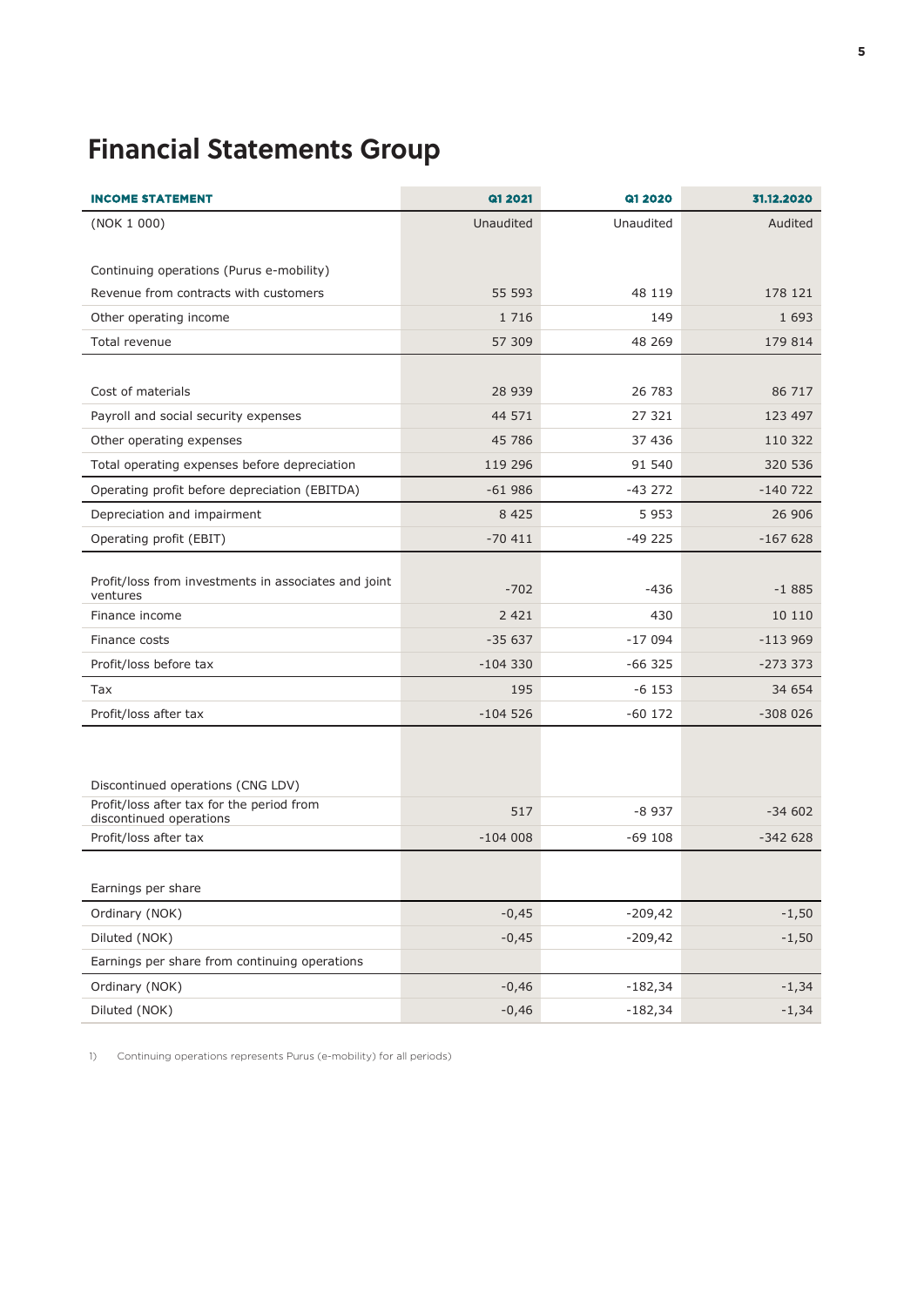| <b>COMPREHENSIVE INCOME STATEMENT D</b>                                                                                                                                                                                                           | 31.03.2021 | 31.03.2020 | 31.12.2020 |
|---------------------------------------------------------------------------------------------------------------------------------------------------------------------------------------------------------------------------------------------------|------------|------------|------------|
| (NOK 1 000)                                                                                                                                                                                                                                       |            |            |            |
| Profit/loss after tax                                                                                                                                                                                                                             | $-104008$  | $-69108$   | $-342628$  |
|                                                                                                                                                                                                                                                   |            |            |            |
| OTHER COMPREHENSIVE INCOME THAT MAY BE RECLASSIFIED<br>TO PROFIT OR LOSS IN SUBSEQUENT PERIODS (NET OF TAX)                                                                                                                                       |            |            |            |
| Exchange differences on translation of foreign operations                                                                                                                                                                                         | 4 6 3 8    |            | 12 675     |
|                                                                                                                                                                                                                                                   |            |            |            |
| Net other comprehensive income that may be reclassified to<br>profit or loss in subsequent periods, net of tax                                                                                                                                    | 4 6 3 8    |            | 12 675     |
| OTHER COMPREHENSIVE INCOME THAT WILL NOT BE<br>RECLASSIFIED TO PROFIT OR LOSS IN SUBSEQUENT PERIODS<br>(NET OF TAX)<br>Net other comprehensive income/(loss) that will not be<br>reclassified to profit or loss in subsequent periods, net of tax |            |            |            |
| Other comprehensive income/loss, net for tax                                                                                                                                                                                                      |            |            |            |
| Total comprehensive income, net of tax                                                                                                                                                                                                            | $-99370$   | $-69108$   | $-329954$  |

1) The comprehensive income statement is presented including CNG LDV (discontinued operations) for all periods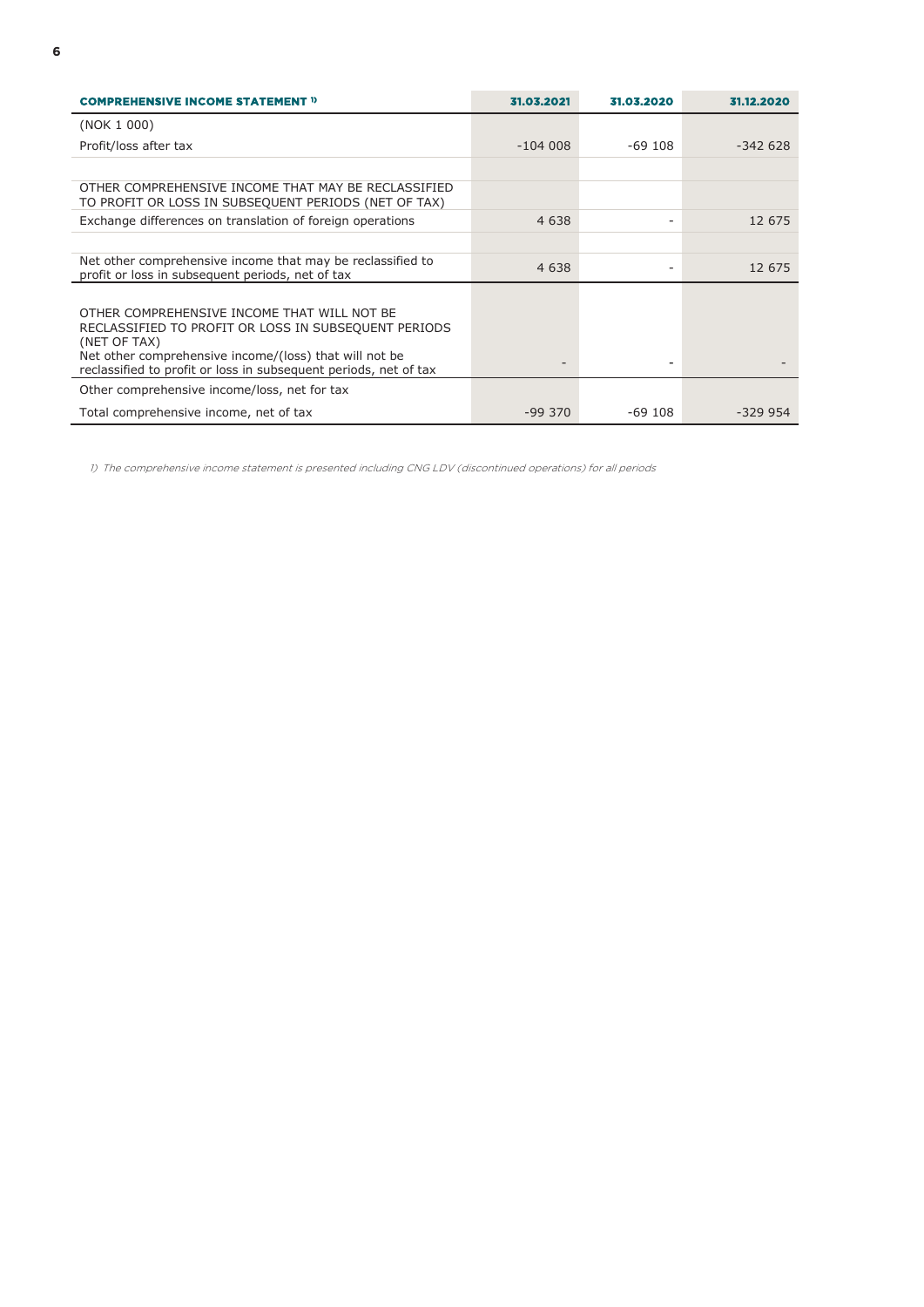| <b>STATEMENT OF FINANCIAL POSITION 1)</b>                     | 31.03.2021     | 31.03.2020    | 31.12.2020      |
|---------------------------------------------------------------|----------------|---------------|-----------------|
| (NOK 1 000)                                                   | Unaudited      | Unaudited     | Audited         |
|                                                               |                |               |                 |
| <b>ASSETS</b>                                                 |                |               |                 |
| Property, plant and equipment                                 | 84 080         | 130 059       | 76 634          |
| Right-of-use assets                                           | 33 003         | 57 083        | 30 457          |
| Intangible assets                                             | 397 009        | 545 609       | 415 097         |
| Investment in associates and joint ventures                   | 2 0 6 4        | 215           | 2 0 6 6         |
| Non-current financial assets                                  | 1 260          | 160           | 751             |
| Deferred tax assets                                           | $\overline{0}$ | 48 762        | $\Omega$        |
| Total non-current assets                                      | 517 417        | 781 888       | 525 005         |
| Inventories                                                   | 93 843         | 139 480       | 61 586          |
| Trade receivables                                             | 44 540         | 139 863       | 26 657          |
| Contract assets (incl. prepayments)                           | 370            | 6 2 9 3       | 814             |
| Other current financial assets                                | 31 074         | 18 105        | 14 440          |
| Cash and short-term deposits                                  | 1 091 167      | 50 400        | 1 246 351       |
| Total current assets continuing operation                     | 1 260 993      | 354 140       | 1 349 849       |
| Assets held for sale                                          | 282 789        | 0             | 219 771         |
| Total assets                                                  | 2 061 199      | 1 136 028     | 2 0 9 4 6 2 5   |
|                                                               |                |               |                 |
| EQUITY AND LIABILITIES                                        |                |               |                 |
| Issued capital                                                | 22 909         | 330           | 22 909          |
| Other paid-in capital                                         | 2 2 4 7        | 115 100       | 372             |
| Share premium                                                 | 1 605 802      | 14 443        | 1 605 739       |
| Other equity                                                  | $-99370$       | -327 968      | $\Omega$        |
| Total equity                                                  | 1 531 588      | -198 094      | 1 629 021       |
| Interest-bearing loans and borrowings, related party          | $\overline{0}$ | 681 363       | $\Omega$        |
| Lease liabilities                                             | 11 732         | 53 324        | 21 795          |
| Provisions                                                    | 3              | 1880          | 3               |
| Net employee defined benefit liabilities                      | 259            | 2 4 1 9       | 2 6 3 5         |
| Deferred tax liabilities                                      | 10 244         | 22 910        | 11 0 24         |
| Total non-current liabilities                                 | 22 239         | 761 897       | 35 457          |
| Trade and other payables                                      | 69 261         | 197 009       | 83 988          |
| Contract liabilities                                          | 44 027         | 8 2 8 7       | 32 068          |
| Interest-bearing loans and borrowings, related party          | 179 501        |               | 161 016         |
| Lease liabilities, short term                                 | 20 599         | 13 937        | 9 2 4 4         |
| Income tax payable                                            | 26             | 0             | 0               |
| Other current liabilities                                     | 48 750         | 331 146       | 49 512          |
| Provisions                                                    | 23 0 29        | 21 845        | 17 162          |
| Total current liabilities continuing operation                | 385 193        | 572 225       | 352 990         |
| Liabilities directly associated with the assets held for sale | 122 179        | 0             | 77 158          |
| <b>Total liabilities</b>                                      | 529 611        | 1 3 3 4 1 2 2 | 465 604         |
| Total equity and liabilities                                  | 2 061 199      | 1 136 028     | 2<br>094<br>625 |

1) In the statement of financial position CNG LDV (discontinued operations) is presented as held for sale as of 31 March 2021 and 31 Dec 2020. As of 31 March, 2020 CNG LDV is reported as part of the continuing operation.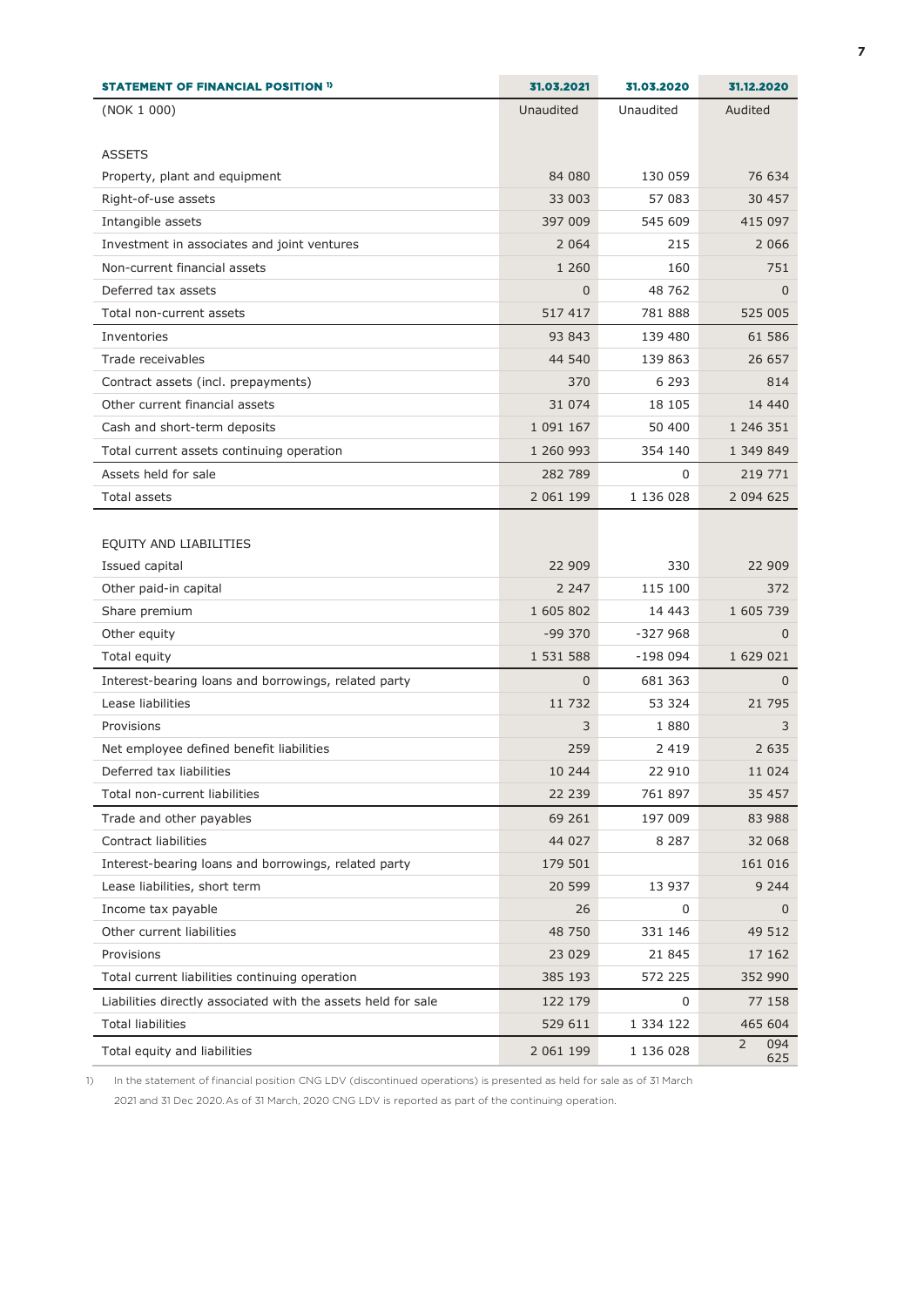| <b>CONDENSED CASH FLOW STATEMENT 1)</b>      | 31.03.2021 | 31.03.2020 | 31.12.2020 |
|----------------------------------------------|------------|------------|------------|
| (NOK 1 000)                                  |            |            |            |
|                                              |            |            |            |
| Profit before tax                            | $-103813$  | $-69108$   | $-309$ 439 |
| Depreciation and write-downs                 | 18 0 38    | 5953       | 54 459     |
| Change in net working capital                | $-63849$   | 77 628     | 29 518     |
| Net cash flow from operations                | $-149624$  | 14 472     | $-225462$  |
| Net cash flow from investment activities     | $-12613$   | $-14066$   | $-21561$   |
| Net cash flow from financing activities      | 7996       | $-15100$   | 1 433 797  |
| Net change in cash and cash equivalents      | $-154241$  | $-14693$   | 1 186 775  |
| Net currency exchange differences            | $-943$     | 0          | $-5517$    |
| Cash and cash equivalents at start of period | 1 246 351  | 65 093     | 65 093     |
| Cash and cash equivalents at end of period   | 1 091 167  | 50 400     | 1 246 351  |
|                                              |            |            |            |
| Available unused credit facility             |            |            |            |

1) The cash flow statement is presented including CNG LDV (discontinued operations) for all periods.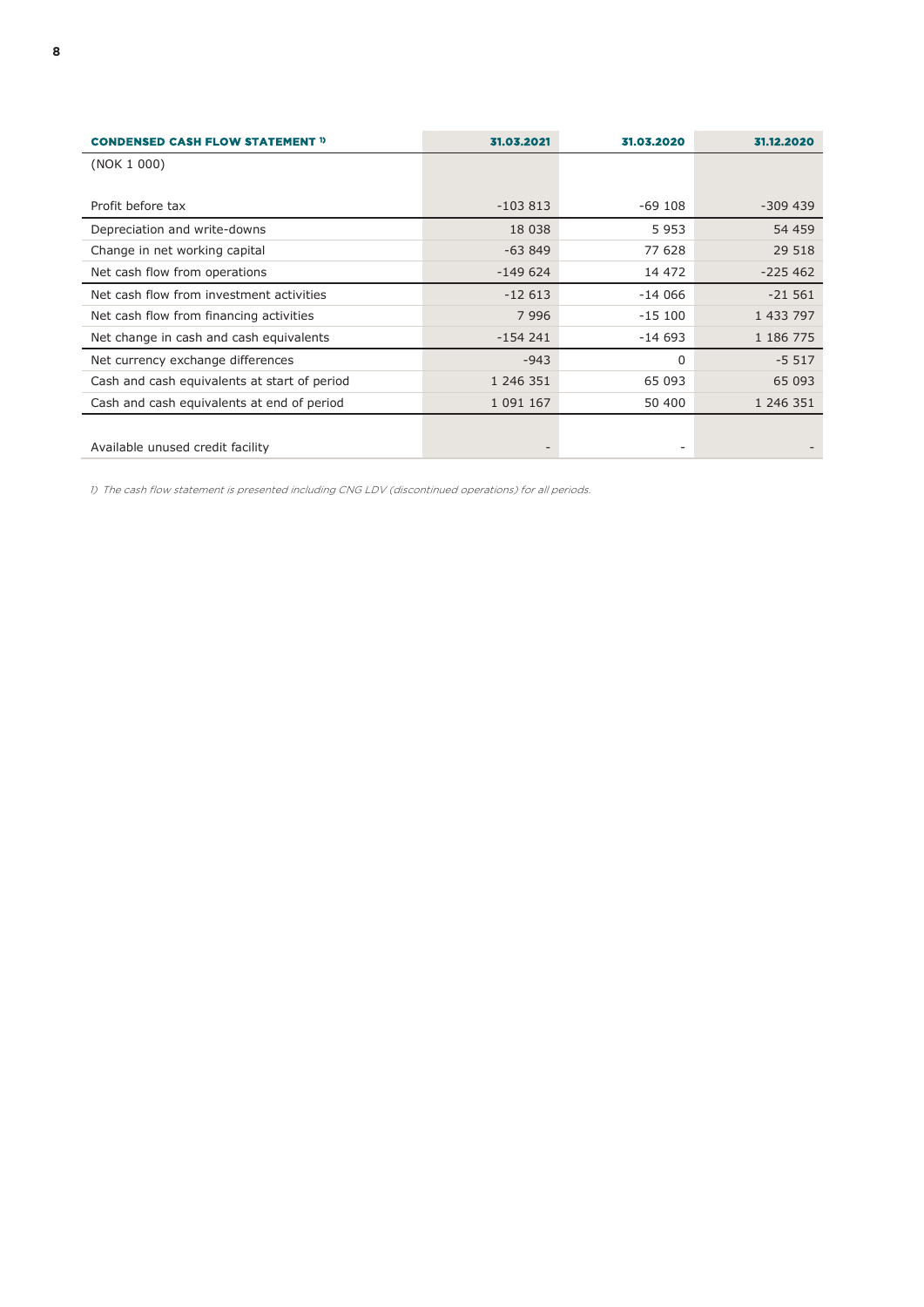| <b>STATEMENT OF CHANGES IN</b><br><b>EQUITY</b> | <b>Issued</b><br>capital | <b>Share</b><br>premium | <b>Other paid-</b><br>in capital | <b>Other equity</b><br>and retained<br>earnings | <b>Foreign</b><br><b>currency</b><br>translation<br><b>reserve</b> | <b>Total equity</b> |
|-------------------------------------------------|--------------------------|-------------------------|----------------------------------|-------------------------------------------------|--------------------------------------------------------------------|---------------------|
|                                                 |                          |                         |                                  |                                                 |                                                                    |                     |
| As at 1 January 2020                            | 330                      | 14 4 43                 | $\mathbf{o}$                     | $-118632$                                       | $-957$                                                             | $-104816$           |
| Profit for the period                           |                          | -342 628                |                                  |                                                 |                                                                    | $-342628$           |
| Transferred to share premium                    |                          | $-106915$               |                                  | 118 632                                         | $-11717$                                                           | $\Omega$            |
| Other comprehensive income                      |                          |                         |                                  |                                                 | 12 674                                                             | 12 674              |
| <b>Total comprehensive income</b>               | $\mathbf{o}$             | $-449543$               | $\mathbf{o}$                     | 118 632                                         | 957                                                                | -329 954            |
| Share-based payments                            |                          |                         | 372                              |                                                 |                                                                    | 372                 |
| Debt conversion                                 | 19832                    | 1 320 168               |                                  |                                                 |                                                                    | 1 340 000           |
| Changes in paid-in capital                      | 2 747                    | 747 253                 |                                  |                                                 |                                                                    | 750 000             |
| <b>Transaction costs</b>                        |                          | $-26582$                |                                  |                                                 |                                                                    | $-26582$            |
| At 31 December 2020                             | 22 909                   | 1 605 739               | 372                              | 0                                               | $\mathbf{o}$                                                       | 1 629 020           |

| <b>STATEMENT OF CHANGES IN</b><br><b>EQUITY</b> | <b>Issued</b><br>capital | <b>Share</b><br>premium | <b>Other paid-</b><br>In capital | <b>Other equity</b><br>and retained<br>earnings | <b>Foreign</b><br><b>currency</b><br>translation<br><b>reserve</b> | <b>Total equity</b> |
|-------------------------------------------------|--------------------------|-------------------------|----------------------------------|-------------------------------------------------|--------------------------------------------------------------------|---------------------|
| As at 1 January 2021                            | 22 909                   | 1 605 739               | 372                              | $\mathbf 0$                                     | $\mathbf 0$                                                        | 1 629 020           |
| Profit for the period                           |                          |                         |                                  | $-104008$                                       |                                                                    | $-104008$           |
| Other comprehensive income                      |                          |                         |                                  |                                                 | 4 6 3 8                                                            | 4 6 3 8             |
| <b>Total comprehensive income</b>               | 0                        | $\mathbf 0$             | $\mathbf 0$                      | $-104008$                                       | 4 638                                                              | -99 370             |
| Share-based payments                            |                          |                         | 1875                             |                                                 |                                                                    | 1875                |
| Changes in paid-in capital                      |                          | 63                      |                                  |                                                 |                                                                    | 63                  |
| Other changes                                   |                          |                         |                                  |                                                 |                                                                    | 0                   |
| <b>At 31 March 2021</b>                         | 22 909                   | 1605802                 | 2 2 4 7                          | $-104008$                                       | 4 638                                                              | 1 531 588           |

On 30 October 2020 the Company issued 201 289 712 new shares in a share split and debt conversion. On 9 December 2020 the Company issued 27472<br>527 new shares in a private placement at the price of NOK 27.30 per share. The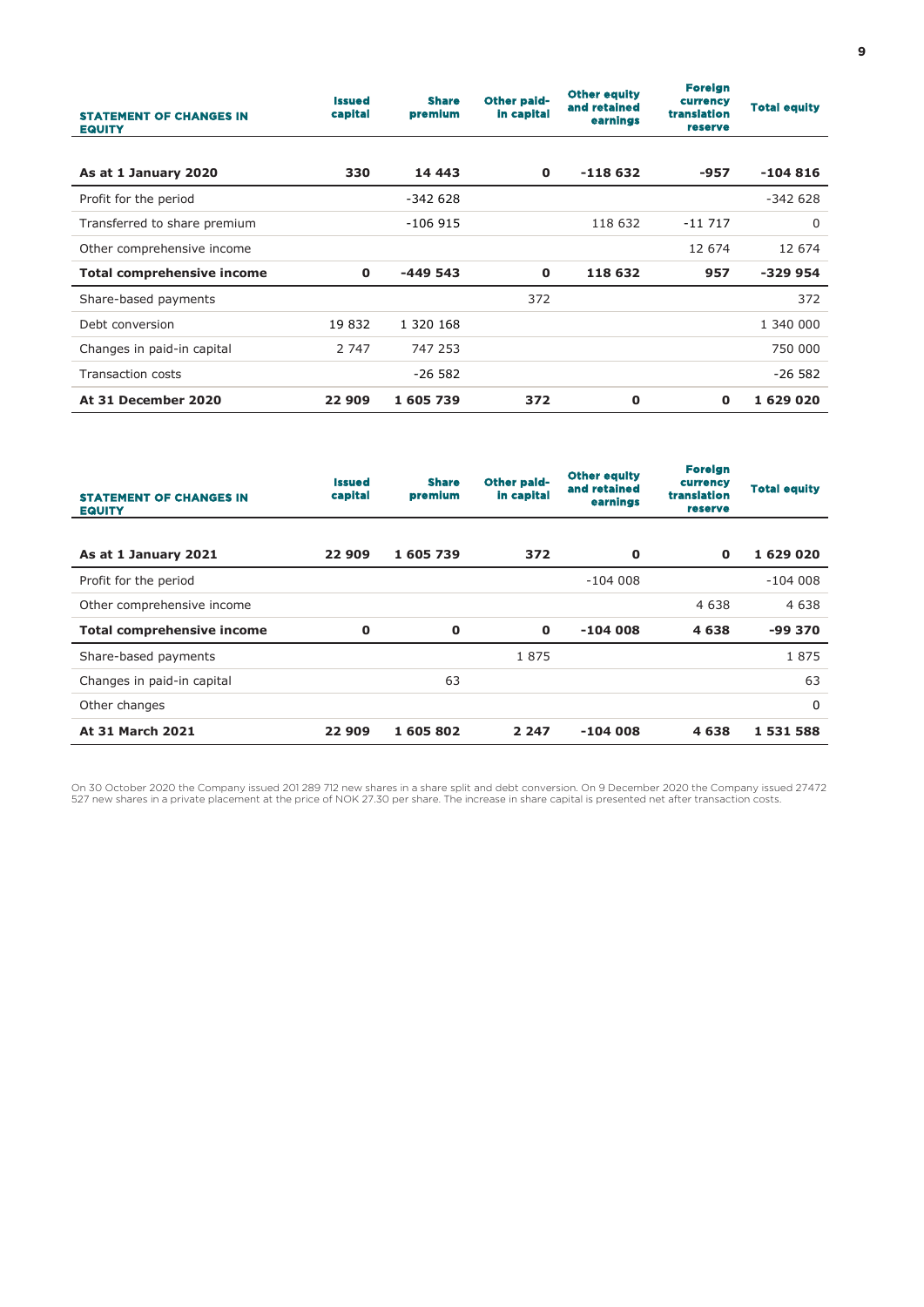| <b>BUSINESS SEGMENT DATA</b>                             | <b>Q1 2021</b> | <b>Q1 2020</b> | 31.12.2020 |
|----------------------------------------------------------|----------------|----------------|------------|
|                                                          |                |                |            |
| <b>PURUS</b>                                             |                |                |            |
| Sales of goods external customers                        | 50 756         | 48 186         | 178 121    |
| Internal transactions                                    | 6 5 5 3        | 83             | 1 6 9 3    |
| Total revenue from contracts with customers              | 57 309         | 48 269         | 179 814    |
|                                                          |                |                |            |
| Segment operating profit before depreciation<br>(EBITDA) | $-61986$       | $-4322$        | $-140$ 722 |
| Segment operating profit (EBIT)                          | $-70.411$      | $-49225$       | $-167628$  |
|                                                          |                |                |            |
| Segment assets                                           | 1 260 993      | 883 565        | 1 874 854  |
| Segment liabilities                                      | 407 432        | 1 159 949      | 388 446    |
|                                                          |                |                |            |
| CNG LDV $1$ )                                            |                |                |            |
| Sales of goods external customers                        | 32 973         | 43 607         | 189 202    |
| <b>Internal transactions</b>                             | 29 898         | 5 6 1 1        | 3 601      |
| Total revenue from contract with customers               | 62 871         | 49 219         | 192 802    |
|                                                          |                |                |            |
| Segment operating profit before depreciation<br>(EBITDA) | 10 640         | $-1242$        | $-8932$    |
| Segment operating profit (EBIT)                          | 1 588          | $-9237$        | $-36486$   |
|                                                          |                |                |            |
| Segment assets                                           | 282 789        | 218 196        | 219 771    |
| Segment liabilities                                      | 122 179        | 132 500        | 77 158     |

1) CNG LDV is reported as discontinued operation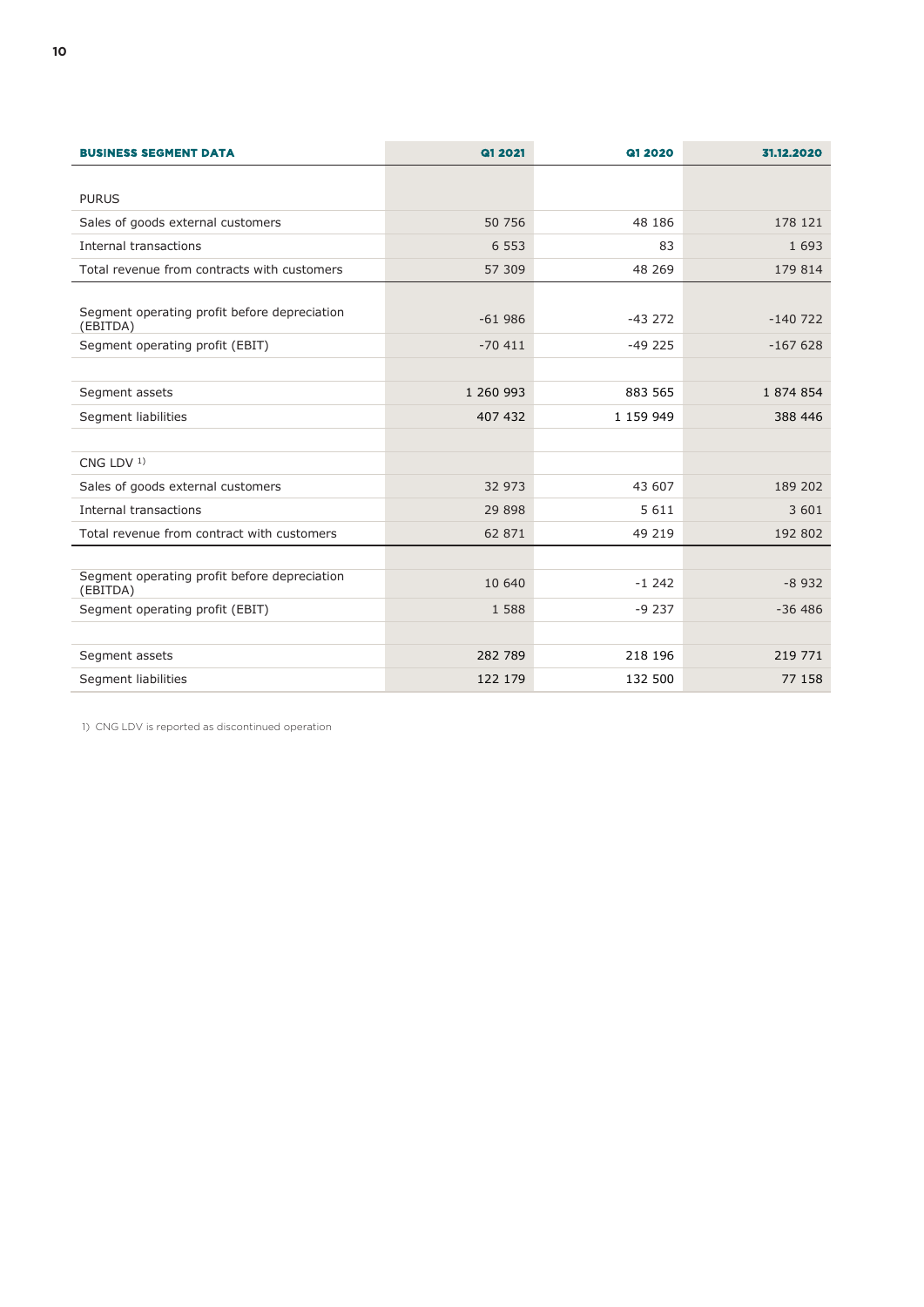## **Notes**

## **Note 1: Introduction**

The condensed consolidated interim financial statements for the first quarter 2021, which ended 31 March 2021, comprise Hexagon Purus ASA and its subsidiaries (together referred to as "the Group").

Hexagon Purus ASA (previously Hexagon Purus AS and Hexagon Purus Holding AS), the parent of Hexagon Purus Group, is a public limited liability company with its registered office in Norway. The company's headquarters are at Korsegata 4B, 6002 Aalesund, Norway. Hexagon Purus ASA was listed on Euronext Growth, Oslo, under the ticker HPUR on 14 December 2020.

These condensed consolidated interim financial statements have been prepared in accordance with International Financial Reporting Standard (IFRS), IAS 34 Interim Financial Reporting. They do not include all of the information required for full annual financial statements and should be read in conjunction with the interim consolidated financial statements of the Group for the full year 2020 which ended 31 December 2020. For a more detailed description of accounting principles see the consolidated financial statements for the year ended 31 December 2020.

The accounting principles used in the preparation of these interim accounts are the same as those applied to the annual consolidated financial statements referred to above. Where relevant, additional accounting principles are included in this interim quarter one report. The Group has not early adopted any other standard, interpretation or amendment that has been issued but is not yet effective.

The coronavirus has had a modest impact on our business in the first quarter of 2021 with six confirmed cases in our facilities. No significant disruption to activities was experienced. The effects are described in more detail in the Board of Director's report for Q1 2021. We have concluded that so far as we can see at the time of preparation and resolution of these interim accounts, there is no need for impairments to balance sheet items as a result of the global pandemic.

These condensed consolidated interim financial statements were approved by the Board of Directors on 10 May 2021.

### **Note 2: Estimates**

The preparation of the interim accounts entails the use of valuations, estimates and assumptions that affect the application of the accounting policies and the amounts recognized as assets and liabilities, income and expenses. The actual results may deviate from these estimates. The material assessments underlying the application of the Group's accounting policy and the main sources of uncertainty are the same as for the consolidated accounts for 2020.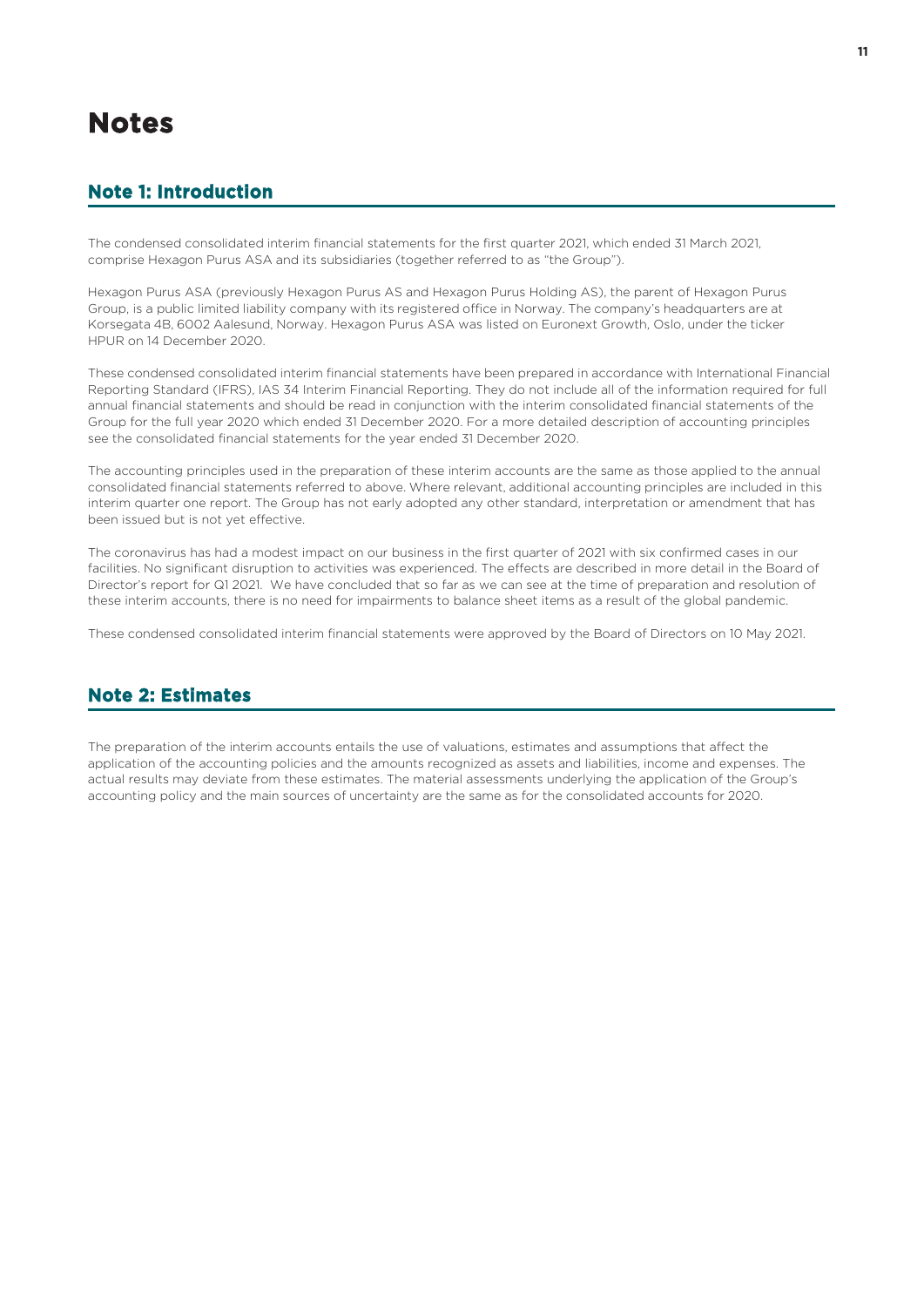## **Note 3: Discontinued operation**

#### **CNG LDV as discontinued operation**

On 19 August 2020, Hexagon Composites announced the decision of its Board of Directors to transfer its Compressed Natural Gas Light Duty Vehicle (CNG LDV) activities from Hexagon Purus to Hexagon Composites' natural gas-mobility (g-mobility) business. This transfer will establish Hexagon Purus as a pure e-mobility business. The decision was made by relevant management levels and the financial elements of the transactions are concluded. The completion of the demerger process in Germany is expected to take place during 2021. It is unlikely that any changes will be made to the planned transition.

The results of the CNG LDV operation are presented below.

| (NOK 1000)                                          | Q1 2021 | Q1 2020  | 2020     |
|-----------------------------------------------------|---------|----------|----------|
| <b>CONDENSED INCOME STATEMENT</b>                   |         |          |          |
| Revenue                                             | 62 871  | 49 219   | 192 802  |
| Expenses                                            | 52 231  | 50 461   | 201 734  |
| Operating profit before depreciation (EBITDA)       | 10 640  | $-1242$  | $-8932$  |
| Depreciation and impairment                         | 9 0 5 2 | 7995     | 27 554   |
| Operating profit (EBIT)                             | 1 5 8 8 | $-9237$  | $-36486$ |
| Finance costs                                       | 1 0 2 5 | 66       | $-420$   |
| Profit before tax from discontinuing operations     | 563     | $-9.303$ | $-36066$ |
| Tax                                                 | 46      | -366     | 1 4 6 4  |
| Post-tax profit/(loss) from discontinued operations | 517     | $-8937$  | $-34602$ |

 The major classes of assets and liabilities of the CNG LDV operation, classified as held for sale as of 31 March 2021 and 31 December 2020 are presented below.

| <b>ASSETS AND LIABILITIES</b>                        | 31.03.2021 | 31.12.2020 |
|------------------------------------------------------|------------|------------|
| Assets                                               |            |            |
| Property, plant and equipment                        | 30 10 6    | 26 602     |
| Right-of-use assets                                  | 35 906     | 31 002     |
| Intangible assets                                    | 78 025     | 82 161     |
| Total non-current assets                             | 144 037    | 139 765    |
| Inventories                                          | 87 876     | 60 409     |
| Trade receivables                                    | 34 133     | 19 597     |
| Other currents assets                                | 14 981     | 0          |
| Cash and short-term deposits                         | 1 7 6 2    | 0          |
| Total current assets continuing operation            | 138 752    | 80 006     |
| Total assets held for sale                           | 282 789    | 219 771    |
|                                                      |            |            |
| Interest-bearing loans and borrowings, related party | 1 9 9 9    | 4 2 5 6    |
| Lease liabilities                                    | 33 043     | 26 395     |
| Penson Liabilities                                   | 2 4 4 3    | 0          |
| Deferred tax liabilities                             | 3 4 1 0    | 3 9 3 0    |
| Total non-current liabilities                        | 40 896     | 34 581     |
| Trade and other payables                             | 61 863     | 23 001     |
| Contract liabilities                                 | $-608$     | $-637$     |
| Lease liabilities, short term                        | 4 8 3 2    | 5 2 3 9    |
| Other current liabilities                            | 6 7 1 2    | 14 974     |
| Provision warranty claims                            | 8 4 8 4    | 0          |
| Total current liabilities continuing operation       | 81 283     | 42 577     |
| Total liabilities held for sale                      | 122 179    | 77 158     |

There have been no cash proceeds at the balance sheet date related to accomplishment of the sale transactions. The settlement of the sale transaction will take place in 2021.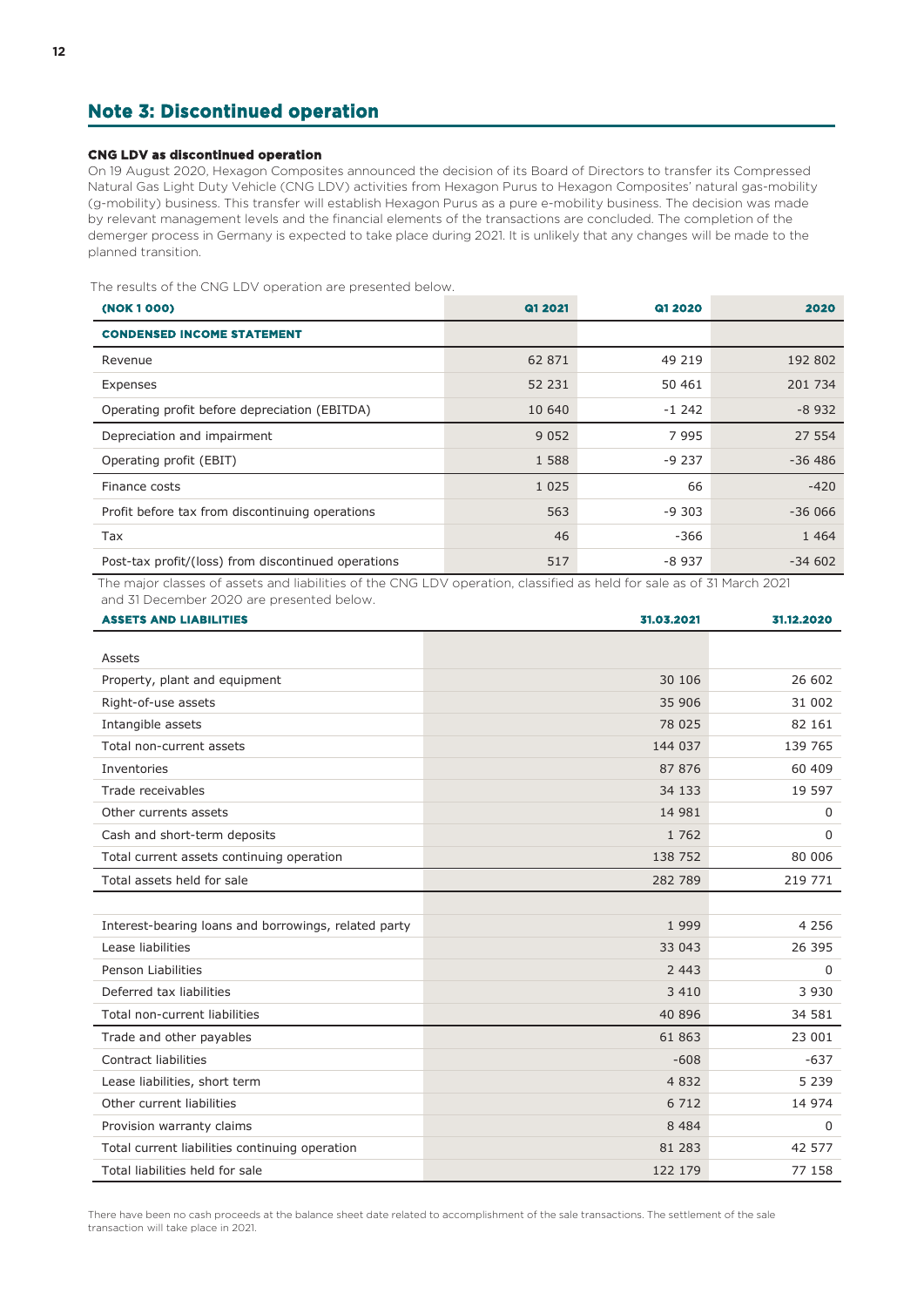### **Note 4: Interest-bearing debt**

Hexagon Purus was funded by Hexagon Composites up until December 2020. Movements in loan from Hexagon Composites is due to funding of operations, including investments in tangible and intangible assets, in addition to effects from changes in currency exchange rates. Funding related to operations have been made interest bearing either at time of transfer of cash or by being added to loan principal by end of each quarter. Terms of the interest-bearing positions have been at fair value floating quarterly.

At end of third quarter 2020, net debt positions in Hexagon Purus against Hexagon Composites were converted to interest bearing debt. On 30 October 2020, the net debt position was converted to equity. The residual loan balance will be settled against a share purchase agreement where Hexagon Composites acquires the CNG LDV entities from Hexagon Composites Germany GmbH. The remaining residual intercompany debt after the completion of this share purchase agreement, will be settled in cash as soon as the demerger process is completed.

#### **Note 5: Share-based payments**

The Company has two share-based long-term incentive plans. The first plan is a management investment program with Performance Share Units ("PSUs") matching. This plan is limited to five members of the executive management team. Each eligible employee will in 2024 be entitled to up to three new shares in the Company per share invested, at no consideration, provided he or she is still employed in the Company at such date. The entitlement depends on fulfilment of three criteria, one per matching share. One criterion is tied to increase in share price, one is tied to Company performance criteria and one is tied to continued employment.

On 14 December 2020, the Company announced that key members of Hexagon Purus' executive management team exercised their right to purchase the maximum number of shares allowable in the management investment program, equal to a total number of 210 621 shares. As part of this management investment program, the Company awarded up to 421 242 related PSUs and 210 621 Restricted Stock Units ("RSUs") to the executives. The instruments are nontransferable and will vest in 2024 when the Board of Directors approve the annual accounts for 2023, subject to satisfaction of the applicable vesting conditions. Each vested instrument will give the holder the right to receive one share in the Company.

The second share-based long term incentive plan is an employee RSU program, where 496 000 RSUs have been issued to key personnel and management employees of the Group. Subject to satisfaction of the applicable vesting conditions, each RSU entitles eligible employees to receive such number of Hexagon Purus shares as corresponds to the number of RSUs vested at the date on which the Company's Board of Directors approves the Company's annual accounts for the financial year of 2023.

The fair value of the RSUs and PSUs are calculated on the grant date, using the Black-Scholes model and Monte Carlo simulation, and the cost is recognized over the service period. Cost of the RSU and PSU schemes, including social security, was NOK 19 million year-to-date 31 March 2021. The unamortized fair value of all outstanding RSUs and PSUs as of 31 March 2021 is estimated to be NOK 22.9 million.

There are no cash settlement obligations. As these programs do not have a precedent in the Group, the Group does not have a past practice of cash settlement for outstanding instruments.

#### **Note 6: Events after the balance sheet date**

- Hexagon Purus signed a long-term agreement with Nikola Corporation, a global leader in zero-emissions transportation and infrastructure solutions to develop and supply its high-performance type 4 hydrogen cylinders. The scope of the agreement is over a multi-year period with an estimated sales value in excess of EUR 200 million.
- Hexagon Purus signed a contract with Wystrach GmbH, a leading systems provider for high pressure solutions, to supply Type 4, 300 bar pressure vessels at a value of approximately EUR 2.5 million. The cylinders are destined for industrial and mobility applications in France and Germany.

There have not been any other significant events after the balance sheet date that have not been previously disclosed in this report.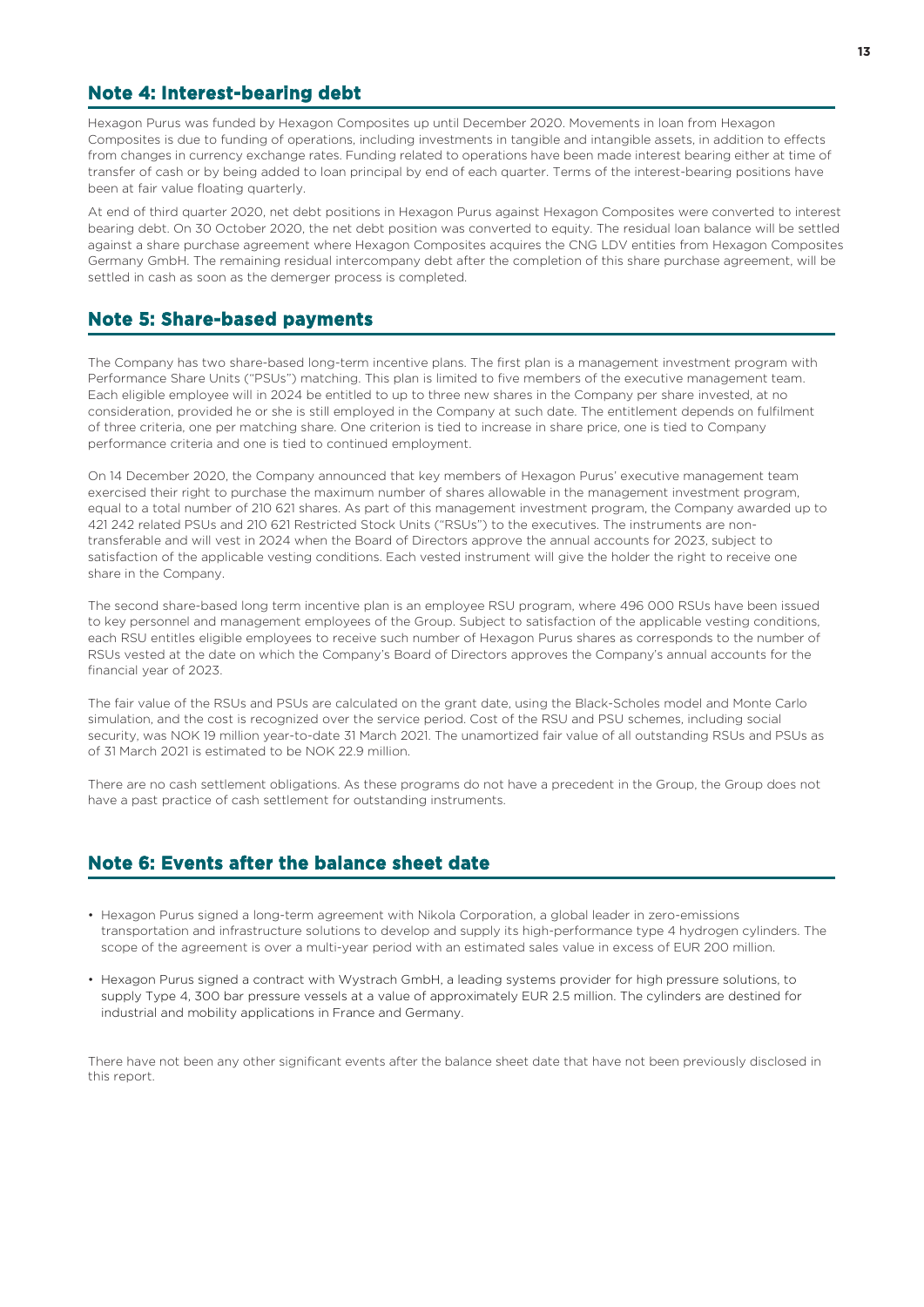# **Shareholder information**

A total of 33 910 636 (n.a.) shares in Hexagon Purus ASA (HPUR) were traded on Euronext Growth Oslo during first quarter of 2021. The total number of shares in Hexagon Purus ASA as of 31 March 2021 was 229 092 239 (par value NOK 0.10). In the quarter, the share price moved between NOK 40.9 and NOK 82.1, ending the quarter at NOK 51.8. The price as of 31 March 2021 implies a market capitalization of NOK 11.9 billion for the Company.

| 20 largest shareholders as per 31<br><b>March 2021</b> | <b>Number of</b><br>shares | <b>Share of 20</b><br>largest | <b>Share of</b><br>total | <b>Type</b> | <b>Country</b>       |
|--------------------------------------------------------|----------------------------|-------------------------------|--------------------------|-------------|----------------------|
| <b>HEXAGON COMPOSITES ASA</b>                          | 171 211 922                | 81,0%                         | 74,7 %                   | Ordinary    | Norway               |
| CLEARSTREAM BANKING S.A.                               | 10 659 427                 | 5,0 %                         | 4,7%                     | Nominee     | Luxembourg           |
| <b>MITSUI &amp; CO LTD</b>                             | 5 204 029                  | 2,5%                          | 2,3%                     | Ordinary    | Japan                |
| J.P. Morgan Bank Luxembourg S.A.                       | 3 066 207                  | 1,5%                          | 1,3%                     | Nominee     | United<br>Kingdom    |
| <b>FLAKK COMPOSITES AS</b>                             | 3 027 799                  | 1,4 %                         | 1,3%                     | Ordinary    | Norway               |
| State Street Bank and Trust Comp                       | 2 751 109                  | 1,3%                          | 1,2%                     | Nominee     | <b>United States</b> |
| MP PENSJON PK                                          | 2 2 8 4 8 6 5              | 1,1%                          | 1,0 %                    | Ordinary    | Norway               |
| <b>BNP PARIBAS SECURITIES SERVICES</b>                 | 1 865 597                  | 0,9%                          | 0,8%                     | Nominee     | France               |
| The Bank of New York Mellon SA/NV                      | 1 569 425                  | 0,7%                          | 0,7%                     | Nominee     | <b>Belgium</b>       |
| Nordnet Bank AB                                        | 1 542 367                  | 0.7%                          | 0.7%                     | Nominee     | Sweden               |
| BRØDR, BØCKMANN AS                                     | 1 323 120                  | 0,6%                          | 0,6%                     | Ordinary    | Norway               |
| STOREBRAND NORGE I<br>VERDIPAPIRFOND                   | 1 262 596                  | 0,6%                          | 0,6%                     | Ordinary    | United<br>Kingdom    |
| Morgan Stanley & Co. International                     | 904 581                    | 0,4%                          | 0,4%                     | Ordinary    | United<br>Kingdom    |
| NØDINGEN AS                                            | 787 228                    | 0,4%                          | 0,3%                     | Ordinary    | Norway               |
| JPMorgan Chase Bank, N.A., London                      | 764 746                    | 0,4%                          | 0,3%                     | Nominee     | United<br>Kingdom    |
| <b>KTF FINANS AS</b>                                   | 756 950                    | 0,4%                          | 0,3%                     | Ordinary    | Norway               |
| VERDIPAPIRFONDET DELPHI NORDIC                         | 628 230                    | 0,3%                          | 0,3%                     | Ordinary    | United<br>Kingdom    |
| J.P. MORGAN SECURITIES PLC                             | 613 465                    | 0,3%                          | 0,3%                     | Ordinary    | United<br>Kingdom    |
| CREDIT SUISSE (LUXEMBOURG) S.A.                        | 612 860                    | 0,3%                          | 0,3%                     | Nominee     | Switzerland          |
| Skandinaviska Enskilda Banken AB                       | 494 569                    | 0,2%                          | 0,2%                     | Ordinary    | Sweden               |
| <b>Total of 20 largest shareholders</b>                | 211 331 092                | 100,0 %                       | 92,2%                    |             |                      |
|                                                        |                            |                               |                          |             |                      |
| Remainder                                              | 17 761 147                 |                               | 7,8 %                    |             |                      |
| Total                                                  | 229 092 239                |                               | 100,0 %                  |             |                      |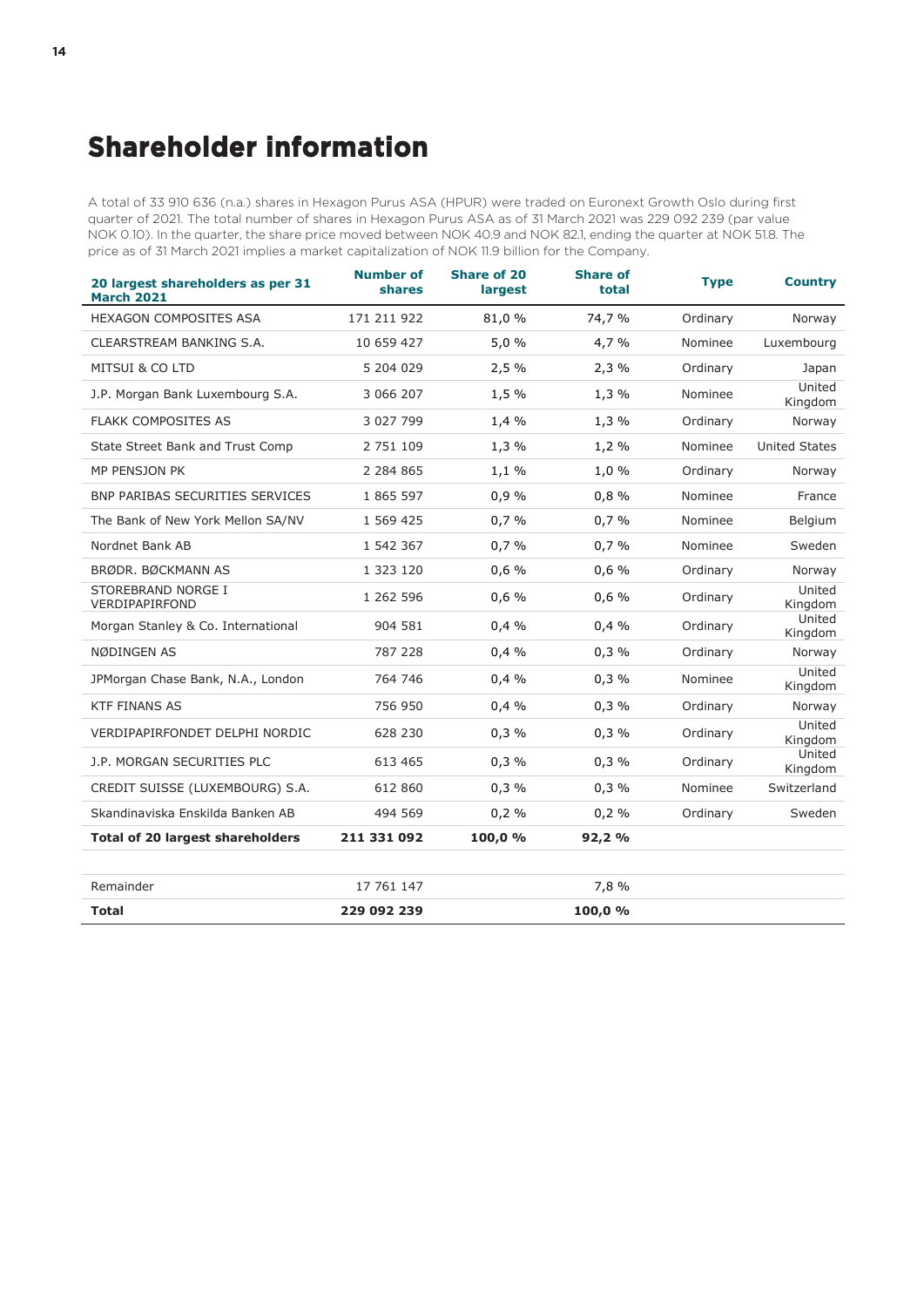## **Forward looking statements**

This quarterly report (the "Report") has been prepared by Hexagon Purus ASA ("Hexagon Purus" or the "Company"). The Report has not been reviewed or registered with, or approved by, any public authority, stock exchange or regulated marketplace. The Company makes no representation or warranty (whether express or implied) as to the correctness or completeness of the information contained herein, and neither the Company nor any of its subsidiaries, directors, employees or advisors assume any liability connected to the Report and/or the statements set out herein. This Report is not and does not purport to be complete in any way. The information included in this Report may contain certain forwardlooking statements relating to the business, financial performance and results of the Company and/or the industry in which it operates. Forward-looking statements concern future circumstances and results and other statements that are not historical facts, sometimes identified by the words "believes", expects", "predicts", "intends", "projects", "plans", "estimates", "aims", "foresees", "anticipates", "targets", and similar expressions. The forward-looking statements contained in this Report, including assumptions, opinions and views of the Company or cited from third party sources are solely opinions and forecasts which are subject to risks, uncertainties and other factors that may cause actual events to differ materially from any anticipated development. None of the Company or its advisors or any of their parent or subsidiary undertakings or any such person's affiliates, officers or employees provides any assurance that the assumptions underlying such forward-looking statements are free from errors nor does any of them accept any responsibility for the future accuracy of the opinions expressed in this Report or the actual occurrence of the forecasted developments. The Company and its advisors assume no obligation to update any forward-looking statements or to conform these forward-looking statements to the Company's actual results. Investors are advised, however, to inform themselves about any further public disclosures made by the Company, such as filings made with the Euronext Growth or press releases. This Report has been prepared for information purposes only. This Report does not constitute any solicitation for any offer to purchase or subscribe any securities and is not an offer or invitation to sell or issue securities for sale in any jurisdiction, including the United States. Distribution of the Report in or into any jurisdiction where such distribution may be unlawful, is prohibited. This Report speaks as of 10 May 2021, and there may have been changes in matters which affect the Company subsequent to the date of this Report. Neither the issue nor delivery of this Report shall under any circumstance create any implication that the information contained herein is correct as of any time subsequent to the date hereof or that the affairs of the Company have not since changed, and the Company does not intend, and does not assume any obligation, to update or correct any information included in this Report. This Report is subject to Norwegian law, and any dispute arising in respect of this Report is subject to the exclusive jurisdiction of Norwegian courts with Oslo City Court as exclusive venue. By receiving this Report, you accept to be bound by the terms above.